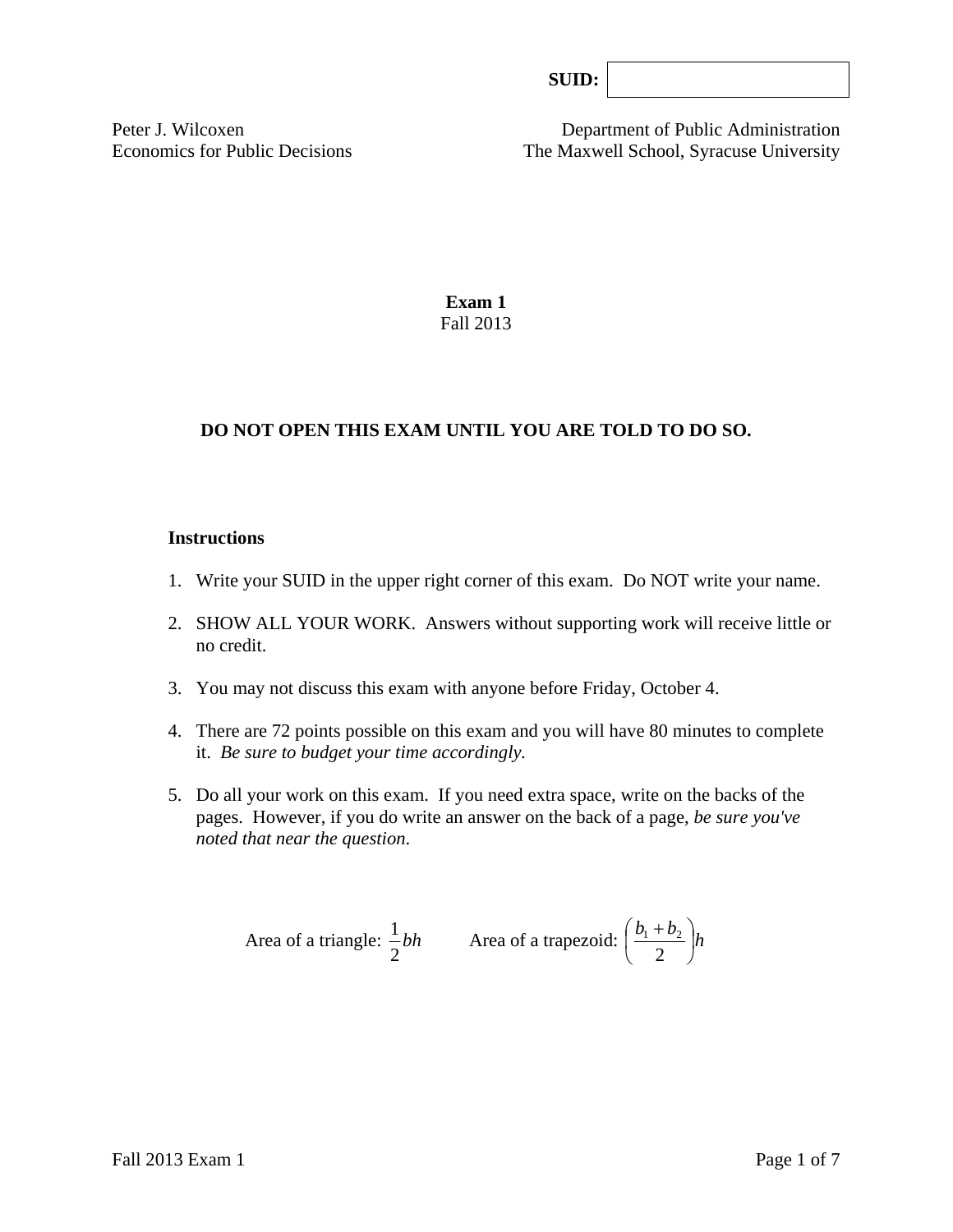## **Part 1 (24 points)**

A good is purchased by 10 type-A people and 1 type-B person. Each person has an individual willingness to pay given below. The good is produced by 12 type-X sellers with the willingness to accept shown below.

| Individual type-A buyer:  | $WTPai = 200 - Qai$        |
|---------------------------|----------------------------|
| Individual type-B buyer:  | $WTPbi = 200 - (1/10)*Qbi$ |
| Individual type-X seller: | $WTAxi = 1*Qxi$            |

(a) *12 points.* Please compute:  $\Box$  the market equilibrium price and quantity;  $\Box$  the quantity purchased by an individual buyer of each type; and  $\Box$  the quantity sold by an individual seller.  $\Box$  Illustrate the market equilibrium with an appropriate graph.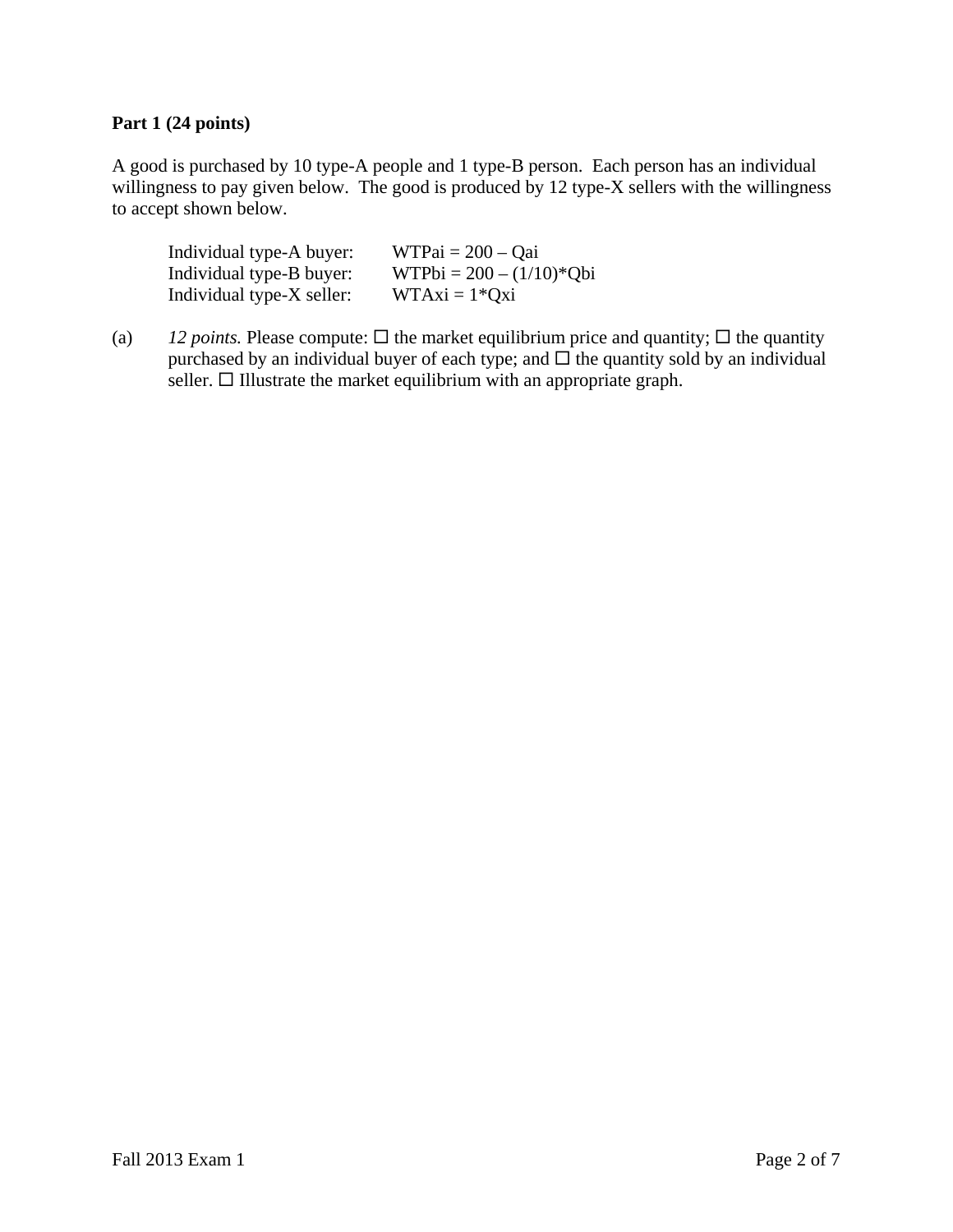# **Part 1, continued**

Now suppose the government announces a subsidy of \$8 on the good.

(b)  $12 points$ . Please compute:  $\Box$  the new equilibrium quantity and buyer and seller prices;  $\Box$  the total cost of the subsidy to the government;  $\Box$  the new quantity purchased by an individual buyer of each type;  $\Box$  the new quantity produced by an individual seller;  $\Box$ the total cost of the subsidy to the government;  $\Box$  the change in consumer surplus received by a type-A buyer; and  $\Box$  the deadweight loss created by the policy.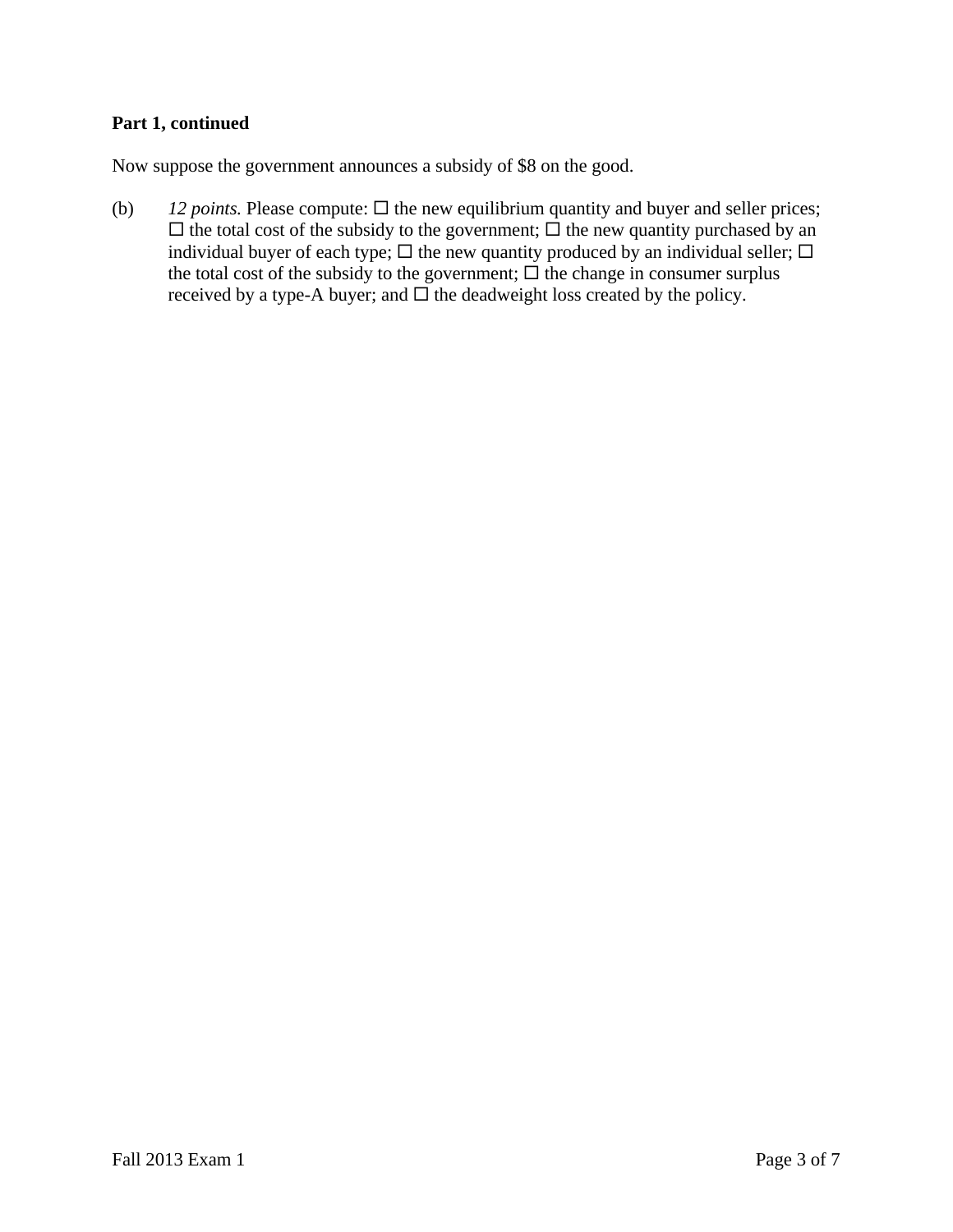### **Part 2 (24 points)**

A \$50 tariff currently applies to imports of a particular good. The domestic supply of the good is given by WTAh =  $(1/2)$ <sup>\*</sup>Qh where "h" indicates "home" production (to avoid using "d" for domestic, which could be confused with demand). Foreign supply is perfectly elastic at WTAf = \$150. The market demand for the good is given by WTP =  $1150 - Q$ .

(a) 9 *points*. Please determine the following when the tariff is in effect:  $\Box$  the equilibrium price and total quantity;  $\Box$  the quantity produced by domestic firms; and  $\Box$  the quantity produced by foreign firms. Then  $\square$  show the equilibrium with an appropriate graph or graphs.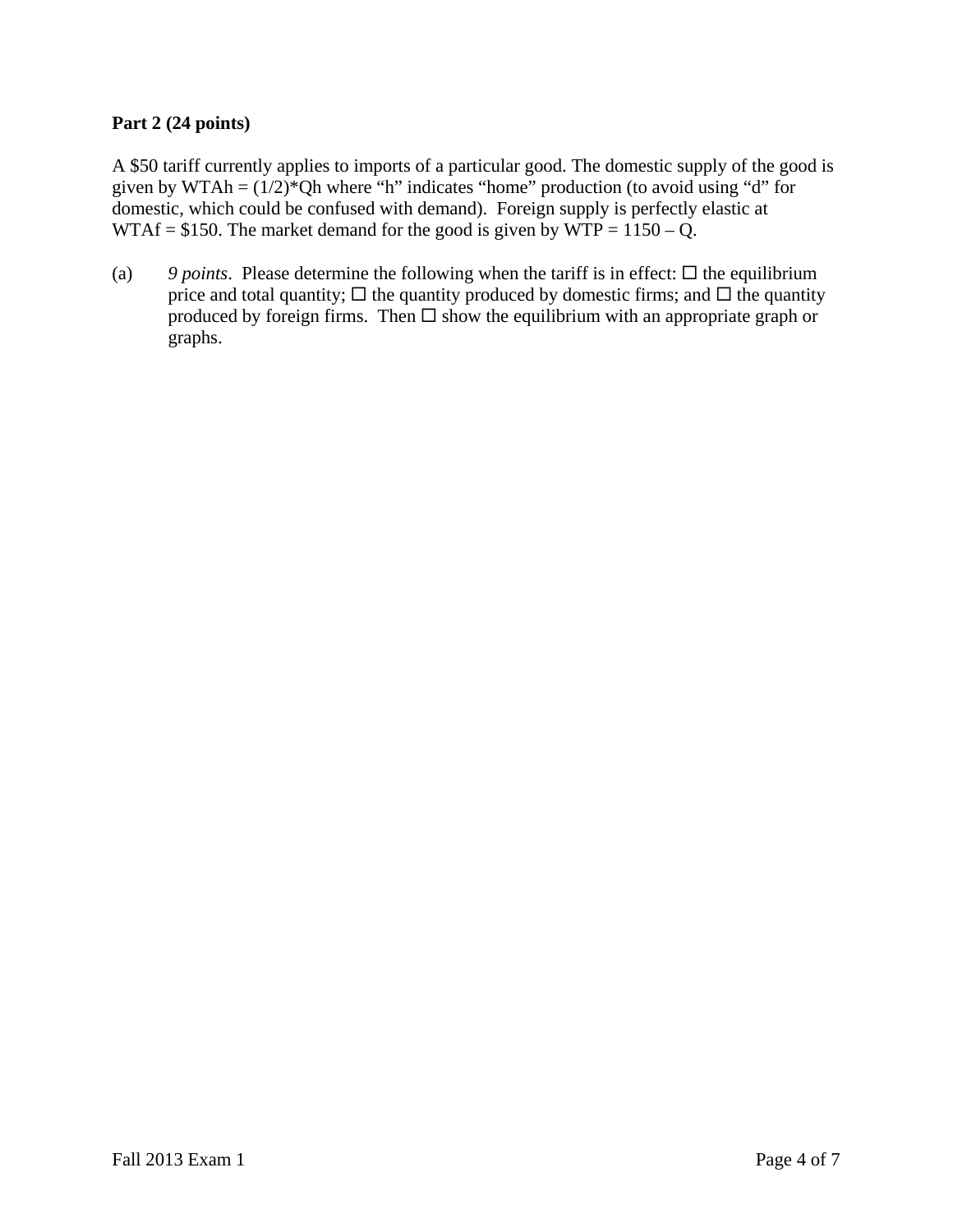# **Part 2, continued.**

Now suppose the government repeals the tariff.

(b) *15 points*. Please calculate:  $\Box$  the new equilibrium price and total quantity;  $\Box$  the quantity produced by domestic firms;  $\Box$  the quantity produced by foreign firms; and  $\Box$  the changes in CS, PS, government revenue and overall social surplus.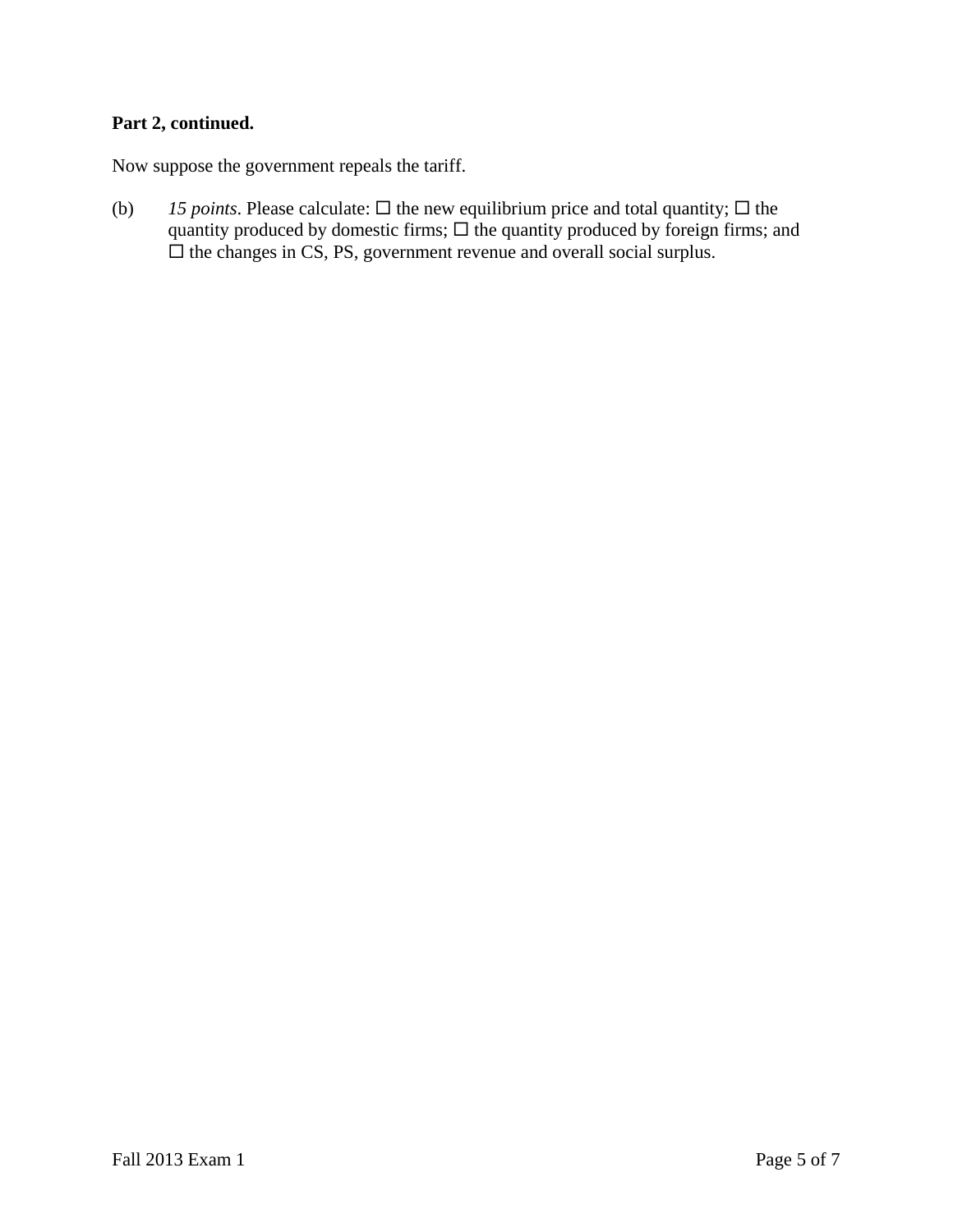### **Part 3 (12 points)**

A regulated health insurance company provides coverage to two groups of people: L and H. People in L have a low risk of health problems and are relatively cheap to insure; people in H are high risk and more expensive to insure. The firm's WTA to insure an L person is given by WTAI = \$800. However, the firm is subject to a cross-subsidy policy and is allowed to charge L customers \$1000 in exchange for subsidizing coverage for H people. The firm currently charges H customers \$1600 and is breaking even on the cross subsidy. It has 1000 L customers and 500 H customers. The elasticities of demand by L and H people are known to be -2 and -0.2 respectively.

(a) *12 points*. Please determine:  $\Box$  the firm's extra revenue in the L market;  $\Box$  the firm's WTA to insure an H person;  $\Box$  the new quantity in each market if the cross-subsidy were eliminated and it switched to charging each group its corresponding WTA;  $\Box$  the change in CS that would result in each market; and  $\Box$  the total change in CS (both markets together) if prices were adjusted.